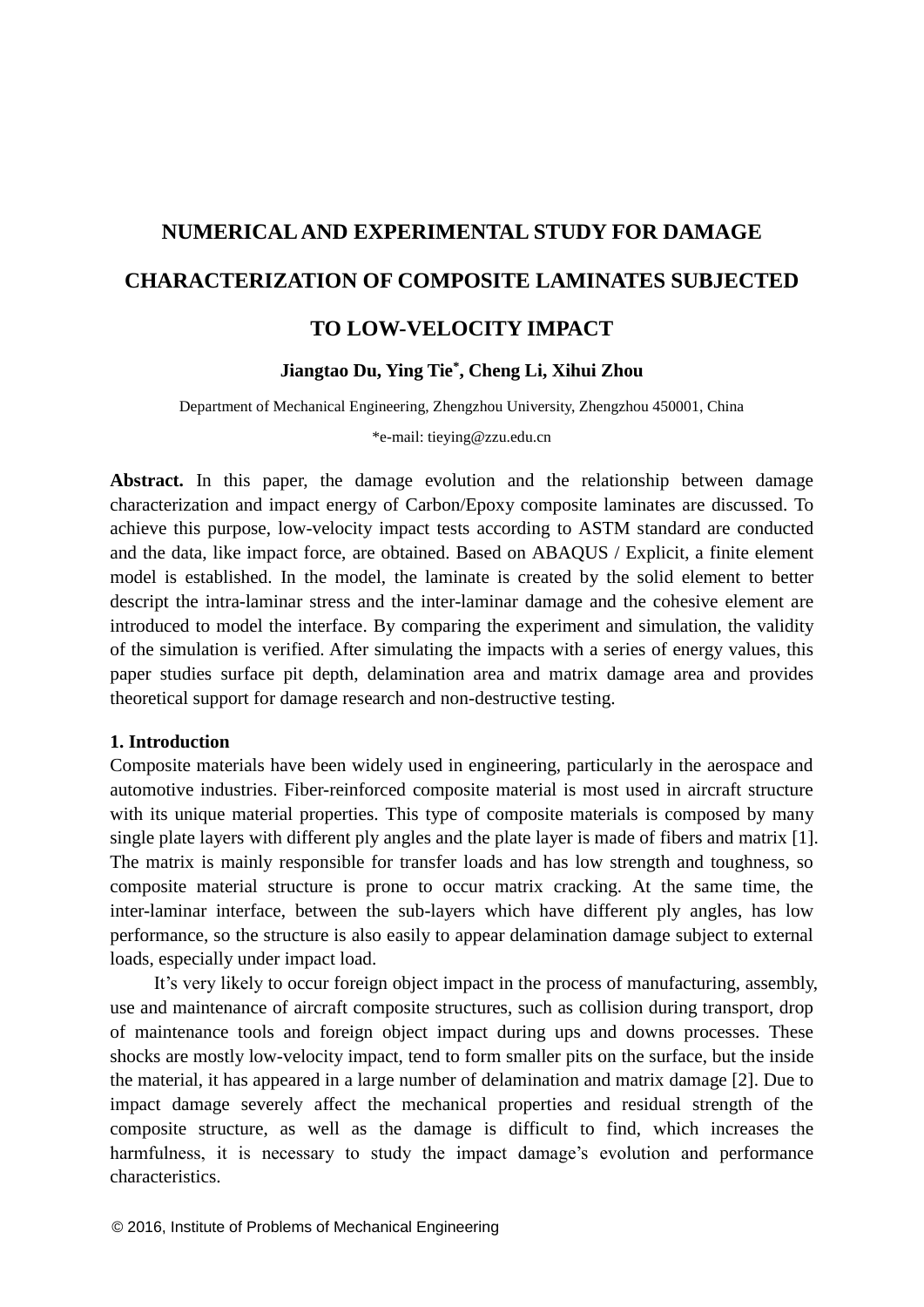Chio et al. [3] studied composites damage mechanism and influencing factors due to linear impact loads by experiments. They found that matrix cracking firstly appears during the low-velocity impact, and delamination, fiber breakage and other damage are induced by matrix cracking to produce. Haibing Jiang et al. [4] conducted low-velocity impact tests and found that the form of the impact damage and the energy absorption process have the relationship with the impact energy threshold of the material. Morua et al. [5] carried out the low-velocity impact test to carbon/epoxy laminates. It found that the main damage forms subjected to low-velocity impact are delamination and transverse cracks and those forms mutually induce. Zhen et al. [6] found that the damages of composite laminates under two different loads, low-velocity impact and quasi-static indentation (QSI) force, have equivalence and the damage characterization parameters have been compared. F. Caputo et al. [7] established a finite element model of low-velocity impact and analyzed the evolution of injury. H. Yazdani Nezhad et al. [8] carried out tests and simulation analysis, studied the relationship between the damage threshold and the damage area, and presented an accurate modeling approach by comparing the experimental and simulation results. Paul W. Harper et al. [9] studied the influence of the size of the cohesive element to the simulation of delamination and instructed the application of the cohesive element.

In this paper, drop impact tests are conducted to carbon/epoxy composite laminates by ASTM standard [10] and it studies the pit depth, force vs. time curve during the impact and the damage forms. An accurate three-dimensional finite element model is established and its accuracy and reasonableness are verified by comparing with the experimental data. By analyzing the calculations with different impact energies, this paper studies the evolution of the impact damage and uses the pit depths and damage areas can effectively characterize the degree of damage, which can provide theoretical support for non-destructive testing technology.

# **2. Experimental approach**

The experimental approach is using the drop impact test, which is conducted by ASTM standard D7136/D7136M-05, shown in Fig. 1.



**Fig. 1.** The drop impact test system.

In Figure 1, the left part is a schematic diagram of the test apparatus, which includes the impactor system, the specimen clamp and the data acquisition device. The right part is the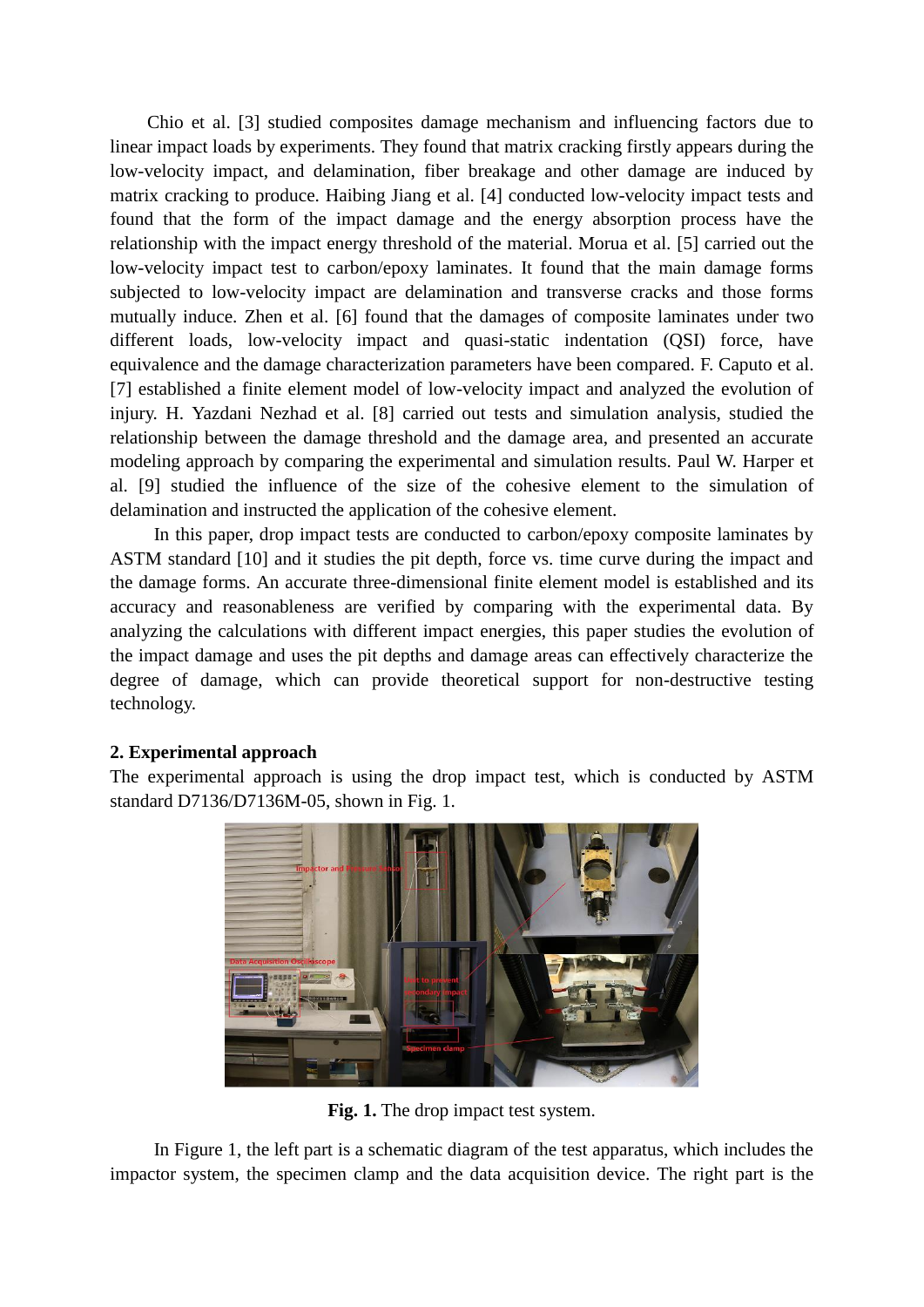enlarged drawings of the unit preventing secondary impact and the specimen clamp. During the test, the secondary impact may happen, so a photoelectric sensor is placed upon the specimen, which can detect the impactor. When the first impact is done, the unit preventing secondary impact will clamp or catch the impactor.

There is a load cell (PCB 208C05) in the impactor unit, which can measure the pressure up to 34kN, like Figure 2. When the pressure data are achieved, the velocity of the impactor can be calculated by the formulas in the Fig. 2. And the elastic energy and the absorbed energy can also be achieved easily.



**Fig. 2.** Approach to achieve the energy vs. time curve.



**Fig. 3.** Shape of the laminates.

|  |  | Table 1. Material properties of the composite laminate. |  |
|--|--|---------------------------------------------------------|--|
|--|--|---------------------------------------------------------|--|

| Laminate properties     |      | Interfacial properties        |          |
|-------------------------|------|-------------------------------|----------|
| $E_{11}$ (GPa)          | 160  | $G_{IC}$ (N/mm)               | 0.3      |
| $E_{22} = E_{33}$ (GPa) | 9.2  | $G_{\text{HC}}$ (N/mm)        | 0.7      |
| $G_{12} = G_{13}$ (GPa) | 6.2  | $\sigma_{I, max}$ (MPa)       | 30       |
| $G23$ (GPa)             | 3.7  | $\sigma_{II,max}$ (MPa)       | 60       |
| $V_{12} = V_{13}$       | 0.35 | $K_I$ (N/mm <sup>3</sup> )    | $10^{5}$ |
| V <sub>23</sub>         | 0.4  | $K_{II}$ (N/mm <sup>3</sup> ) | $10^{5}$ |
| $X_T(MPa)$              | 1890 |                               |          |
| $X_C(MPa)$              | 1615 |                               |          |
| $Y_T = Z_T$ (MPa)       | 50   |                               |          |
| $Y_C = Z_C (MPa)$       | 250  |                               |          |
| S(MPa)                  | 105  |                               |          |

The shape of the composite laminates used in the tests is 100 mm in width and 150 mm in length. Each laminate has 24 sub-plies and each ply's thickness is appropriately 0.15 mm,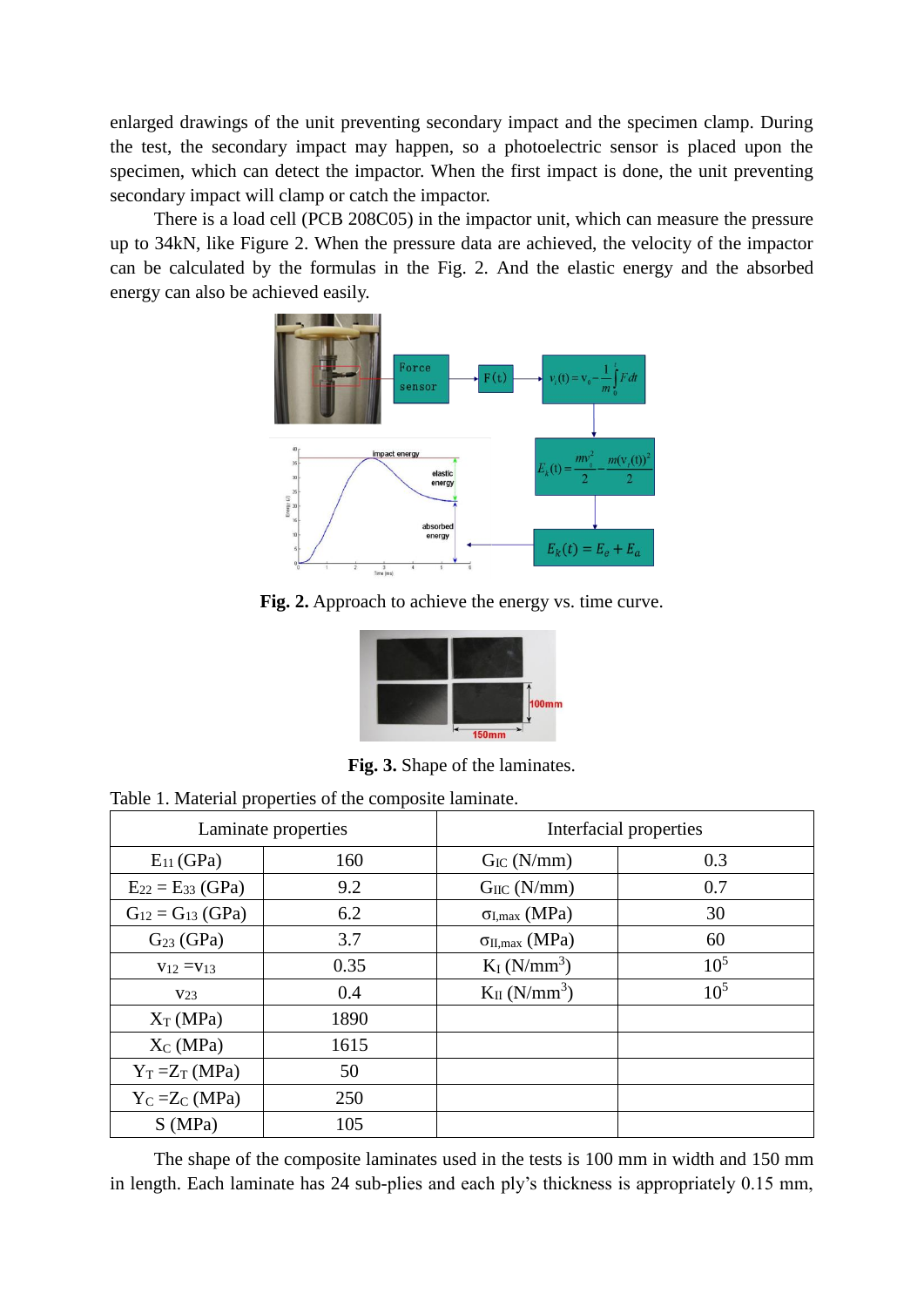so the laminate is 3.6 mm in thickness. The stacking sequence of the laminate is  $(45/-45/90/0)_{3s}$  and the material properties are in Table 1.

In the tests, the impactor has a ball head whose radius is 12.5 mm and the weight of the drop weight is 1.28 kg. Two smooth rails are used to ensure the direction of the impact and it can be considered no energy loss during the fall. So, when the impactor is placed in the height of 1 m, its velocity at the impact time is 4.42 m/s and the impact energy is 12.5 J.

### **3. FE model description**

In order to accurately study the stress-strain status and damage conditions during the impact, a three-dimensional finite element model (Fig. 4), consisting of composite laminates, impactor and base, is established. With respect to the laminate, the impactor and the base have greater stiffness, so when the impact is simulated, the impactor and the base can be simplified as rigid bodies. In the laminate model, the approach of refining the central zone is used to ensure the accuracy of the impact simulation and control the size of the model, which can significantly reduce the computation time. The central area has the elements with the size of 1 mm, and the others have the elements with the size of 2.5 mm.



**Fig. 4.** Mesh of the finite element model.

The finite element model of laminates has 24 plies, and each ply, which has one element in the thickness direction, is 0.14 mm. The element type is C3D8R. Among the plies, the cohesive elements with the element type of COH3D8 are created to simulate delamination damage. The cohesive layer also has one element in the thickness direction and its thickness is 0.01 mm. Since delamination occurs only between the plies whose ply angles are different and the difference accelerates the possibility of delamination, so 12 cohesive layers are created only between the plies whose angle difference is 90°.

The finite element model in this paper can be more realistically and accurately simulate the stress and strain conditions of the laminate, but the existing failure criteria and material constitutive model cannot be used in this condition. So basing the ABAQUS/Explicit solver, a user material subroutine (VUMAT) is compiled to solve the problem.

**3.1. VUMAT.** In the process of low-velocity impact to composite laminates, the inter-laminar stress and the shear stress in the thickness direction is very complex and the elements are no longer in the plane stress state, so the solid element is more consistent with the real situation. The subroutine in this paper is based on the there-dimensional Hashin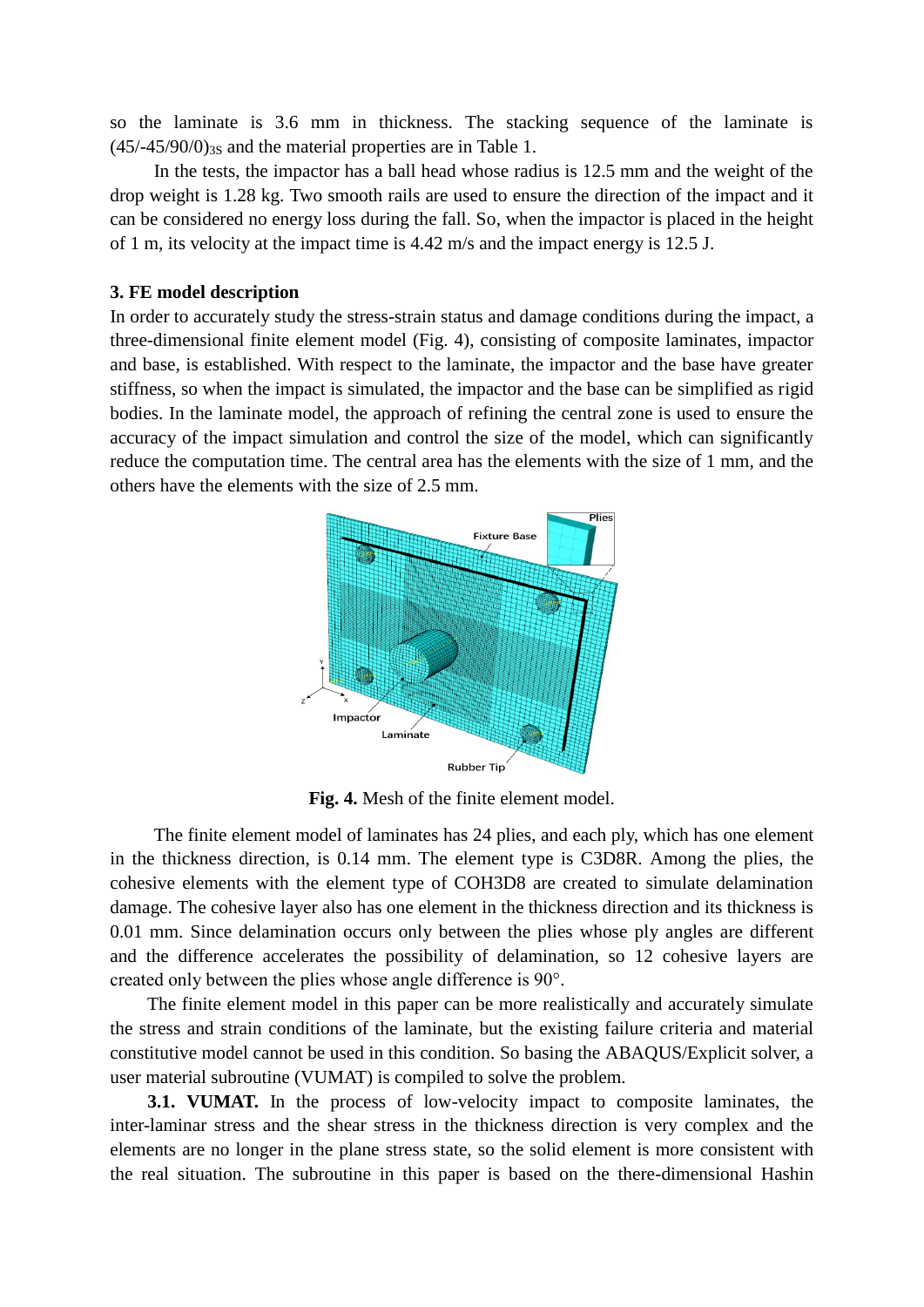criterion and its flow chart is in Fig. 5. In the subroutine, four common failure modes are considered, including matrix cracking, matrix compressive failure, fiber tensile failure and fiber compressive failure. And delamination failure is analyzed by the cohesive element which will be described in the section 3.2.



**Fig. 5.** The flow chart of the simulation.

The three-dimensional Hashin criterion applied in the VUMAT is as follows.

Fiber tensile failure ( $\sigma_{11} \ge 0$ ):

$$
D_{\text{ft}} = \left(\frac{\sigma_{11}^{2}}{X_{t}}\right) + \frac{1}{S^{2}}\left(\sigma_{12}^{2} + \sigma_{13}^{2}\right) = 1 \quad \text{or} \quad \sigma_{11} = X_{t}
$$
\n(1)

Fiber compressive failure ( $\sigma_{11} \le 0$ ):

$$
D_{\text{fc}} = \left(\frac{\sigma_{11}}{X_c}\right)^2 \ge 1 \quad \text{or} \quad |\sigma_{11}| = X_c \tag{2}
$$

Matrix cracking 
$$
(\sigma_{22} + \sigma_{33} > 0)
$$
:  
\n
$$
D_{mt} = \frac{1}{Y_t^2} (\sigma_{22} + \sigma_{33})^2 + \frac{1}{S_t^2} (\sigma_{23}^2 - \sigma_{22} \sigma_{33}) + \frac{1}{S^2} (\sigma_{12}^2 + \sigma_{13}^2) = 1
$$
\n(3)

**Matrix compressive failure** 
$$
(\sigma_{22} + \sigma_{33} < 0)
$$
:  
\n
$$
D_{\text{mc}} = \frac{1}{Y_c} \left[ \left( \frac{Y_c}{2S_t} \right)^2 - 1 \right] (\sigma_{22} + \sigma_{33}) + \frac{1}{4S_t^2} (\sigma_{22} + \sigma_{33})^2 + \frac{1}{S_t^2} (\sigma_{23}^2 - \sigma_{22} \sigma_{33}) + \frac{1}{S^2} (\sigma_{12}^2 + \sigma_{13}^2) = 1. (4)
$$
\nWhen in D. D. and D. and increase coefficients when this values are 1, it means

Wherein  $D_{ft}$ ,  $D_{fc}$ ,  $D_{mt}$  and  $D_{mc}$  are damage coefficients; when their values are 1, it means the element comes to complete failure and when the values are 0, it means there is no damage.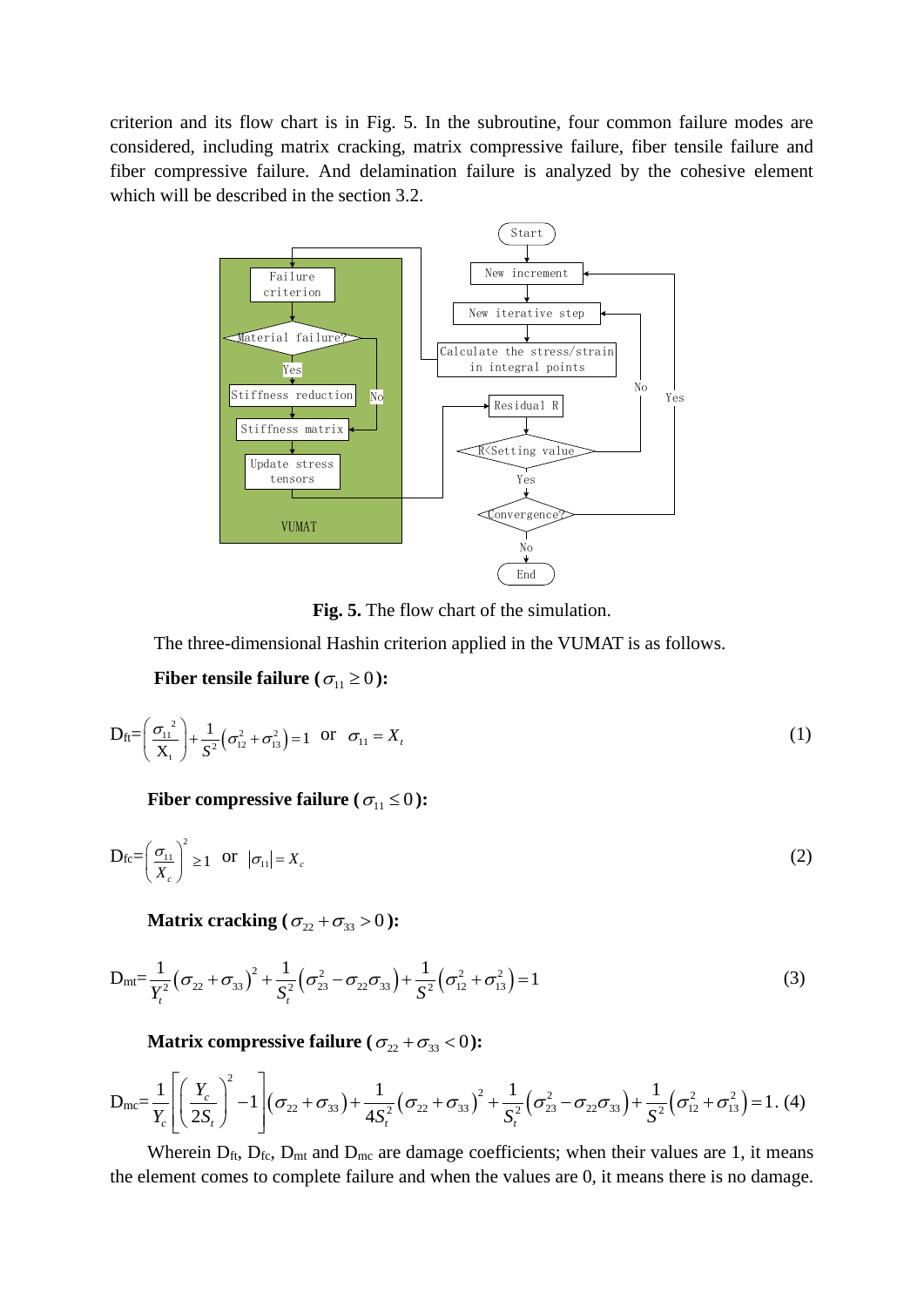In the after-treatment, it can be used to depict the element state by the output state variables, such as SVD1, SVD2, etc.

During the impact, if the element fails to meet the criteria, the corresponding material stiffness degrades to 0, which means the element loses its carrying capacity. The specific program of the degradation is in Table 2.

| Damage modes               | Degradation criteria |  |
|----------------------------|----------------------|--|
| Fiber tensile failure      | $E_1=E_2=G_{12}=0$   |  |
| Fiber compressive failure  | $E_1=0$              |  |
| Matrix cracking            | $E_2=0$ ; $G_{12}=0$ |  |
| Matrix compressive failure | $E_2=0$ ; $G_{12}=0$ |  |

Table 2. The degradation program.

**3.2 Cohesive element.** Delamination is the main damage mode of the composite laminates subjected to low-velocity impact and it can be used as an important criterion to evaluate the performance of the laminates. In order to be able to accurately predict the size and position of the delamination, cohesive elements are established between the sub-plies. The adhesive layer can be seen as a resin-rich region between the fiber plies and contains the pure elastic stage and the softening stage after the yield point.



**Fig. 6.** A typical traction-separation model.

In this paper, the constitutive model of cohesive elements is based on a bilinear traction separation law (Figure 6), relating the inter-laminar stress to the separation dis placement, between the nodes at the inter-laminar interface. When the displacement increases, the stress is in a linear increase with slope  $K_p$ , which is the stiffness of the cohesive element. After the stress comes to the maximum, it linearly decreases to zero and at that point, it can be considered that the cohesive element has failed completely and can be deleted. The area surrounded by the stress vs. displacement curve and the horizontal axis is the critical strain energy release rate.

The damage evolution based on fracture energy is used in the modeling approach. Because B-K criterion matches the test data well, so it has been chosen to describe the failure of the cohesive element.

## **B-K criterion:**

$$
G_{IC} + (G_{IC} - G_{IC})(\frac{G_{II}}{G_T})^{\eta} = G_T
$$
\n(5)

Wherein  $G_T$  is the critical strain energy release rate of the cohesive element and  $G_T = G_I + G_{II}$ ;  $\eta$  is the material parameter.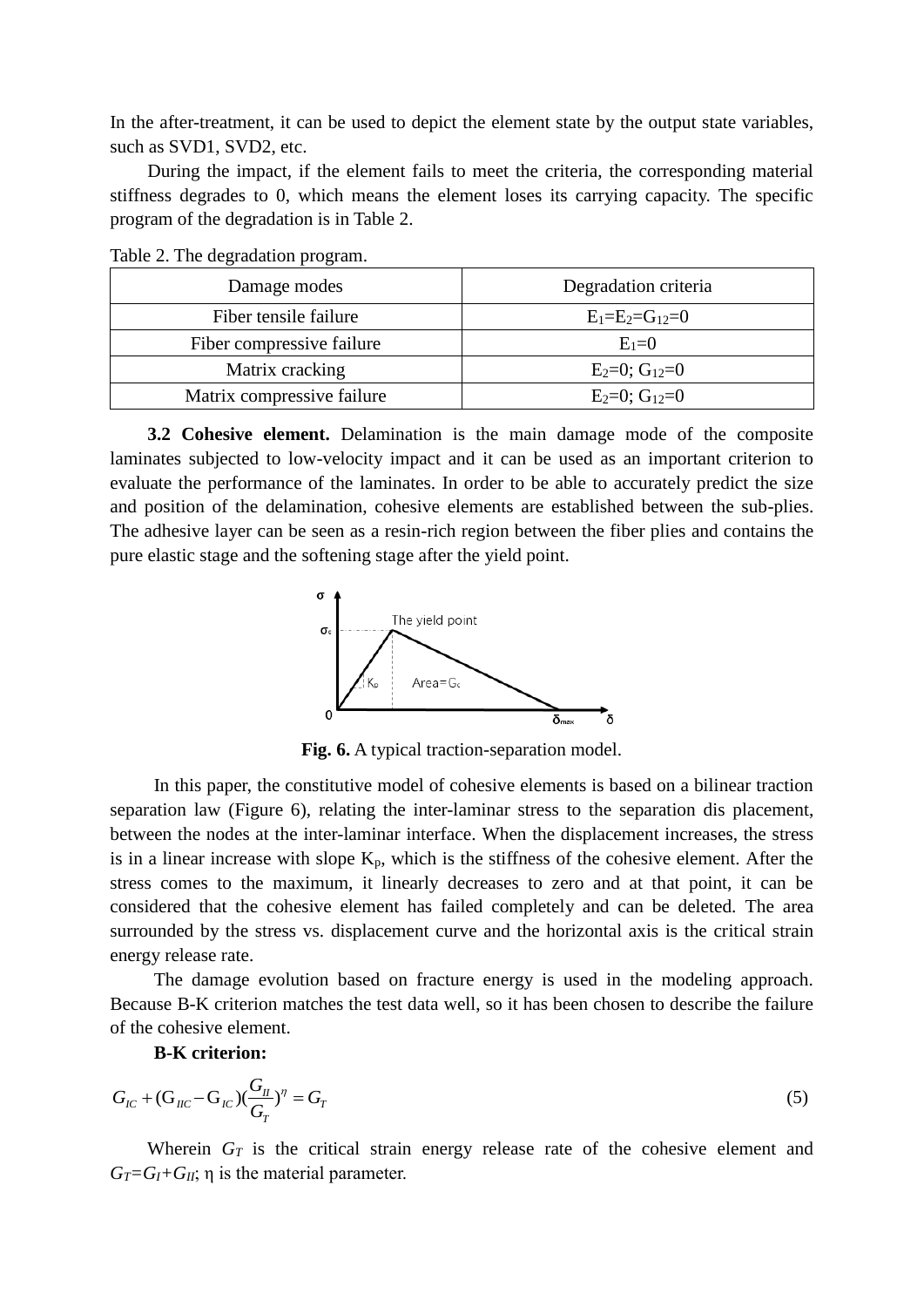## **4. Result and discussion**

**4.1. The test results compared with simulation.** In the drop weight impact test, four duplicate experiments with the impact energy 12.5 J are carried out and the front and rear surfaces of the specimens are shown in Fig. 7.



**Fig. 7.** The front and rear surfaces of the specimens.

From the figure, it can be seen that the damage modes of the specimens are consistent and the rear surfaces appear more obvious damage subject to the impact, including matrix cracking, fiber breakage and delamination. The 3rd plate may have internal defects, so more serious matrix cracking and delamination happen. In this case, no fiber breakage occurs. In the front of the plates, a circular dimple-like damage appears with some slight fiber breakage, less obvious. The phenomenon exhibits that the low-velocity impact is hidden and high hazard.

In Figure 8, they are the damage conditions of the front and rear surfaces in the finite element model. The damage modes meet the experiments well: the front of the plate has a circular depression and the rear surface has matrix cracking, fiber breakage and delamination. The adhesive layer, nearest to the lower surface, is chosen to analyze at three different times (Fig. 9). The damage shows double-lobed shape, whose major axis along the fiber direction of the sub-ply away from the impact position [11], namely 45°. By comparison, the finite element model established in this paper analyzes the low-velocity impact well and the simulation matches the test data well. It illustrates the rationality of the subroutine and the correctness of the applications of the cohesive element.



**Fig. 8.** The damage conditions of the simulation.



**Fig. 9.** The damage evolution of the adhesive layer.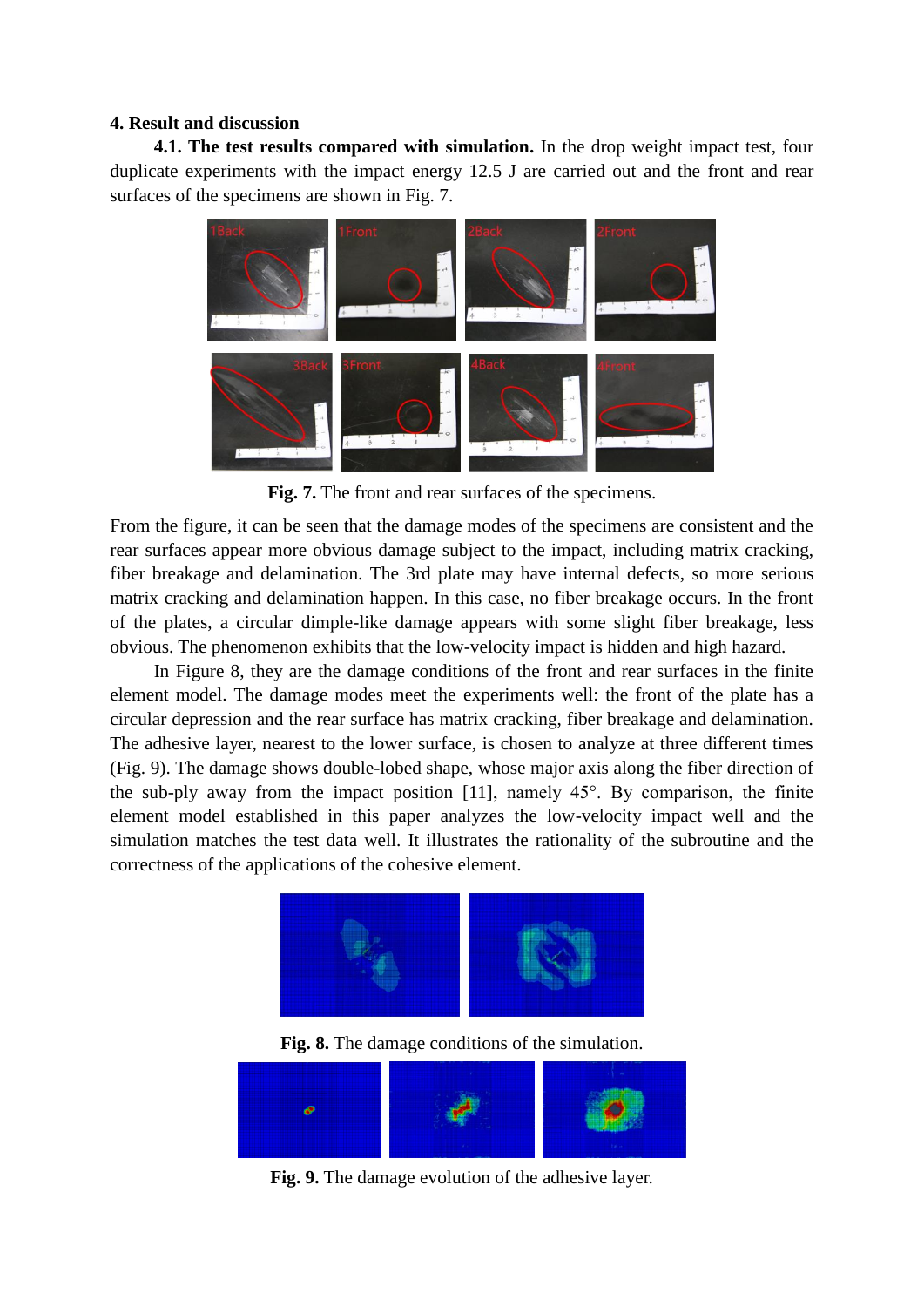During the impact, the load force is obtained by the load cell. Using the formulas in Figure 2, the velocity, displacement and energy vs. time curves can also display, shown with the experiment curves in Figure 10, 11, 12, 13. In Figure 10, the force grows stably in the early impact period and can reach 3000 N with the drop weight which is just 1.28 kg. The force vs. time curve is not a smooth one; at 0.5 ms, the force appears the first fluctuation. Compared to the simulation results, it found that matrix cracking occurs at that point. In the later period, the force fluctuates some times and all of them are related to fiber failure and matrix damage.



**Fig. 11.** Velocity vs. time.



**4.2. Relations between the damage characterization and the impact energy.** By contrasting the drop weight test and the simulation analysis, the model using the subroutine and cohesive element has been verified the accuracy. On this basis, the section analyzes the damage characterizations with different impact energies and discusses relationship between the energy and the damage parameters.

Based on the three-dimensional finite element model mentioned above, ten groups of energy values, from 2.5 J to 25 J, are calculated to study impact damage. Figure 14 is the curve between the pit depth of the laminate and the impact energy. In the case of low-energy impact (less than 7.5 J), the pit depth on the front surface increases slowly with the energy grows; when the impact energy reaches 10 J, the pit depth has a great increase; then, the curve enters a new stable growth stage. Analyzing the simulation result, it can be found that under the energy of 10 J, fiber breakage appears for the first time on the back of the laminate. When the energy comes to 15 J, there are some slight penetration and the pit depth can be considered as the thickness of the laminate and don't increase.

Figure 15 is the delamination area vs. impact energy curve; and Figure 16 is the plate damage area vs. impact energy. The plate damage comprises the matrix damage and the fiber damage. The curves in Figs. 14 and 15 have same growth trend: firstly, it grows slowly; after the point of 7.5 J, fiber breakage occurs and the slope of the curves increases significantly; at the point of 10 J, the delamination area is twice of the area of the 7.5 J. Generally considered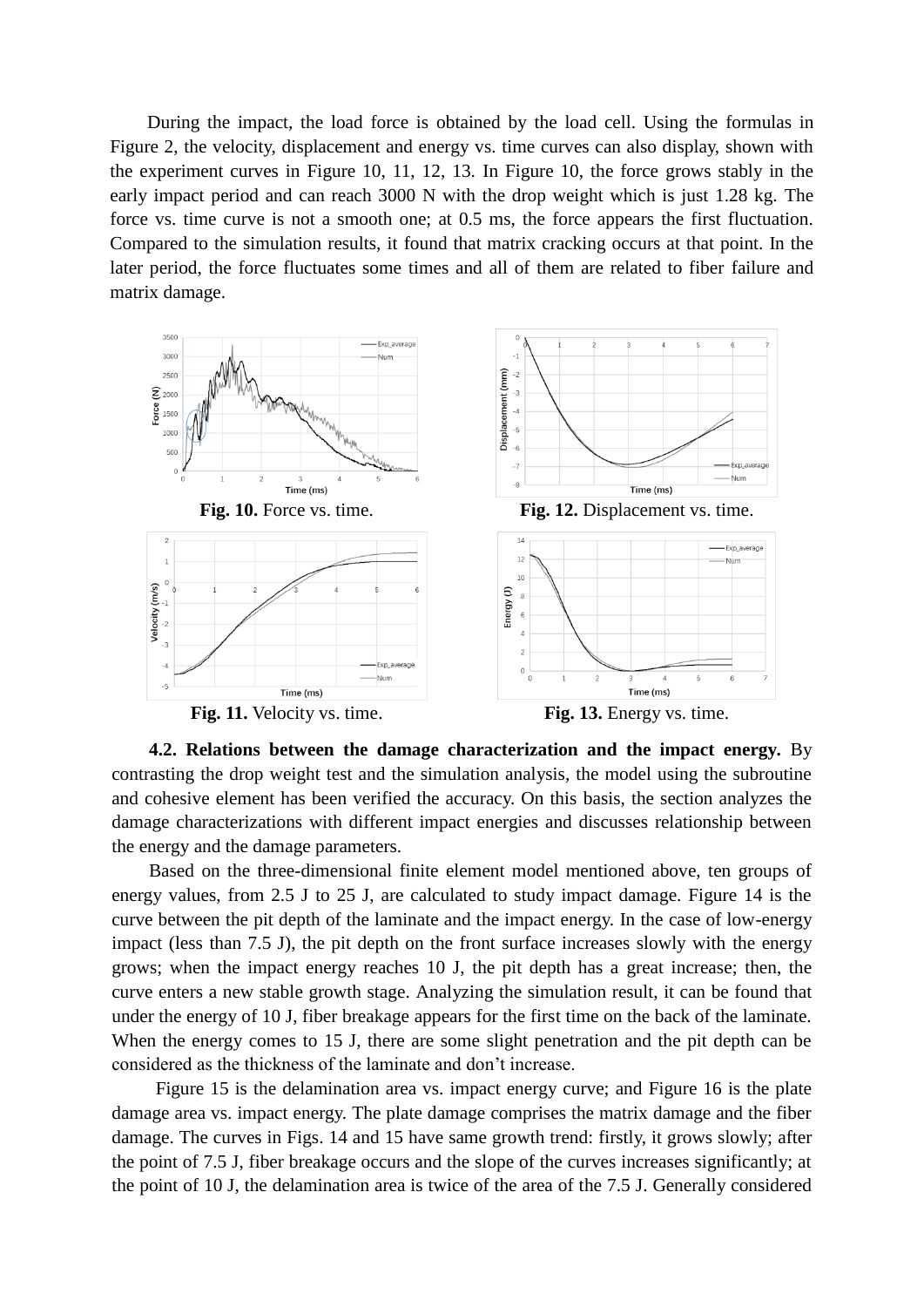that there is an energy threshold of the damage appearing. Only above it, the impact can cause damage to laminates [12]. Now, it found that for delamination area, there is also a threshold and when the energy is below this value, the delamination area increases slowly. And after that, the delamination area has a great increase. The curve in Fig. 16 has been showing a rising trend and the trend decreases after the penetration occurs.



**Fig. 14.** The pit depth vs. impact energy.



**Fig. 15.** Delamination area vs. impact energy. **Fig. 16.** Damage area vs. impact energy.

For the pit depth, delamination area and plate damage area, the pit depth is a parameter, which is relatively easy to find. In the application process of composite laminates, impact damage is inevitable, but because of the constraint of the various cost, it is impossible to do non-destructive testing for each portion of the composite material structure. So using the pit depth as a preliminary judge of the damage degree is very necessary and reasonable.

# **5. Conclusions**

In this paper, the low-velocity impact test and simulation analysis are done to study the generation and evolution of the damage during the impact. Basing on ABAQUS/Explicit solver, an accuracy model created by solid elements is established. In order to describe the damage evolution, a user material subroutine based on 3D Hashin criterion is compiled and the cohesive elements are also created between the sub-plies. By comparison with the experimental data, the simulation results have a high degree of coherency and the modeling approach is reasonable and effective.

Based on the finite element model, this paper studies the damage parameters with different impact energies, including the pit depth of the front surface, the delamination area and the plate damage area. It found that the pit depth and the delamination area has a threshold when they increase with the energy, mainly manifested in the damage parameter has a great increase around the threshold. And using the pit depth as the damage characterization is reasonable, which can be better for the effective detection of the composite structures and timely determine damage caused by low-velocity damage.